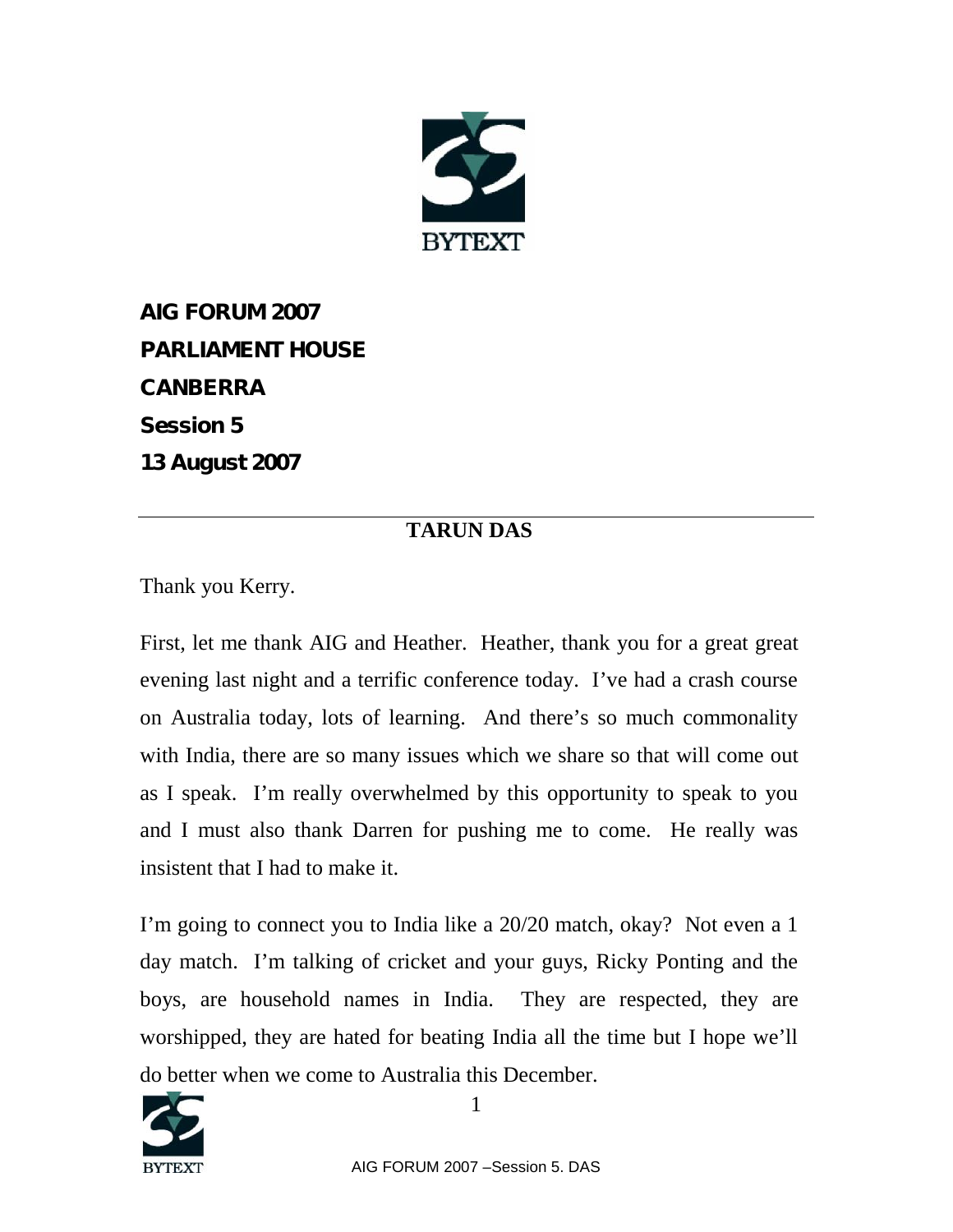I'm going to give you seven images of India, seven pictures.

One - India is a continent of consumers. You said, Kerry, 9% growth; the services sector and manufacturing booming, investment at incredible levels, US\$300 billion expenditure on infrastructure next few years, learning from China, trying to make up the backlog. Markets expanding - 500 million plus young people driving the consumer boom. Picture one.

Picture two - a continent of continuity and frustration and change. Cautious people, processes are slow, some people talk about our bureaucracy, we are globally competitive in our bureaucracy. In some things we have to have global leadership. We take time but the speed of change is impacting everything. Technology is destroying caution and our being conservative. What's happening, for example: several million new cell phone connections every month. Television in almost everyone of 600,000 villages of India. IT connecting the community across urban and rural populations. So, you will see both, you will experience both continuity and change but continuity is gradually becoming history and change is the future.

Picture number three - it's a continent of unbelievable complexity. Every religion in the world, twenty-five official languages, federal system, multiple political parties, we talked about democracy a little while ago- we are global leaders in that also. A very aggressive media both print and electronic. Every part of the country different from the other part. Huge wealth, massive poverty. You've got it all there. We are more complex than the European Union. And if you ask Heather about her drive from

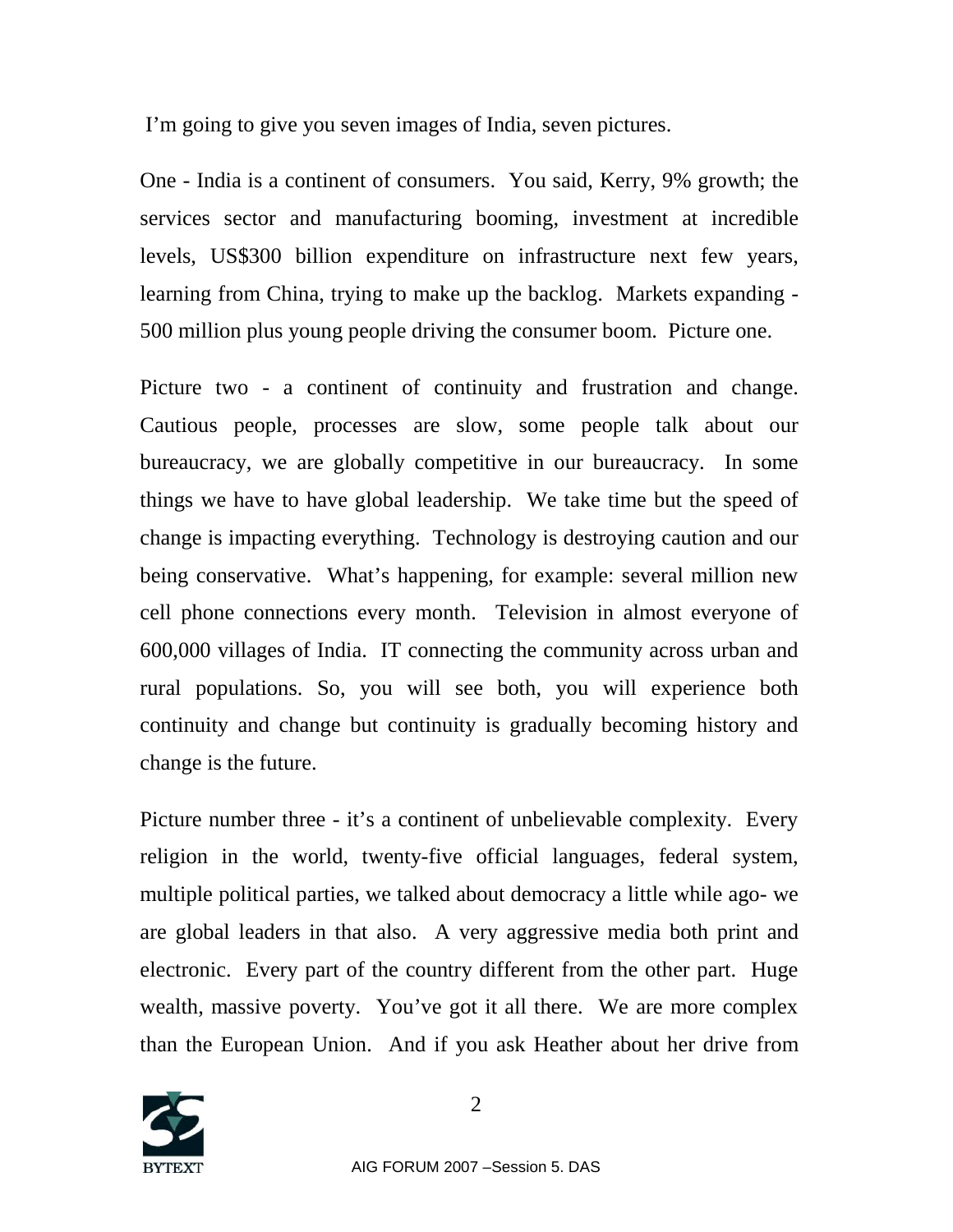Agra to Jaipur she will tell you that traffic is also chaotic.

So this is what we are, this is the way we will be and you need to understand that. But it's terrific because it's an exciting experience that we are going through right now but for you it can be daunting, that's where people like us and our organisations, the AIG, CII are there to help you.

Four - it's a continent of challenges. Education and health care for a billion people.

Building world class infrastructure like China.

Achieving inclusive growth not just growth for the 100 million, 200 million but inclusive growth in including everybody in the growth process so there's a big slogan in India on inclusive growth which means bringing 700 million people into the economy, into the market place and that's happening every year at like 30-40 million a year which means market expands, business opportunities expand but it's a challenge.

Skilling, skills training for 300 million young people. You talked about skills several times today.

This is just a glimpse of our challenges, growing at 10% plus but with sustainable development. Climate change is not just an issue for Australia, it's a huge issue in India because we have poverty and through poverty we've been destroying our environment and we have to bring it back now. We have to increase energy efficiency, we have to adopt clean technology, we have to go for nuclear power and we have to build renewables. Renewables is not the solution but it is a part solution, it's an important

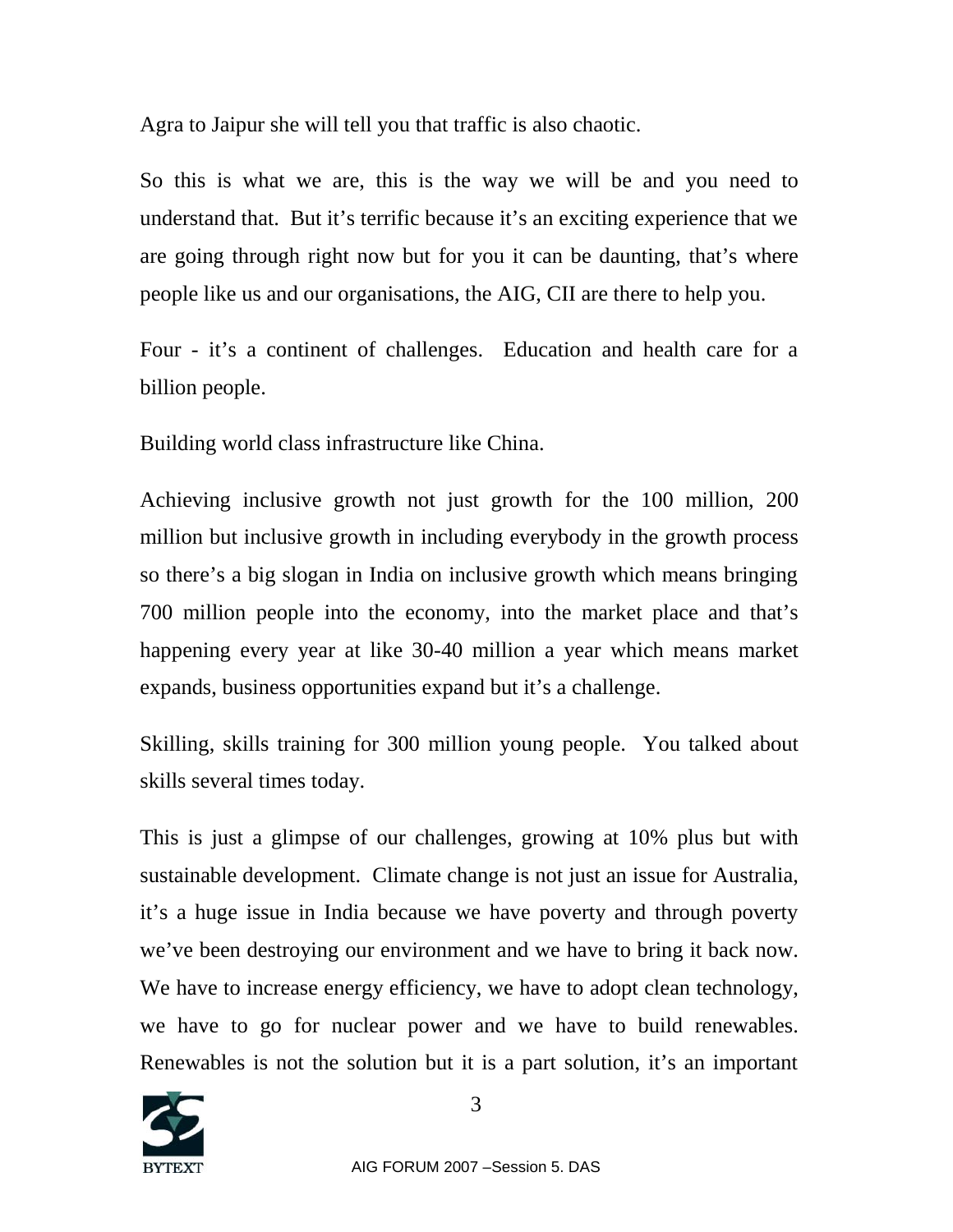part. So we are working on each of these challenges.

Image number five - it's a continent of competitiveness. Liberalisation and deregulation since 1991, 16 years. Before that for 44 years since independence India was closed for business even for tourists. In 16 years the private sector has come centre stage. Both Indian private sector and multi-nationals - and I was delighted to meet some CEOs last night who are doing good business in India or expanding; and, I met some CEOs who are afraid of India because they find it daunting, its so complex. And I had lunch with a great CEO today and I'm going to be his sales rep because he's got a terrific product for India.

But, in these 16 years, what we are finding is a new comfort with globalisation, a new competitiveness and therefore comfort. Ten years ago in 1997 the Chinese Council for Promotion of International Trade came to me and said we want to do our first ever exhibition of Chinese products in India, will you sponsor it? And I said "yes". My members said you should be fired because you are letting the enemy in. You know that was the greatest learning for Indian industry those two weeks that the Chinese were there with their products and our companies were doing their market research but they knew nothing about China, they were just running scared of China. That was 10 years ago. Today, Indian companies are doing business with China, are comfortable with China, there is competition, there's complementarity, there is no issue.

So the point I'm making is, there is a continent of competitiveness in India today. And as you may know that we are investing abroad now, essentially

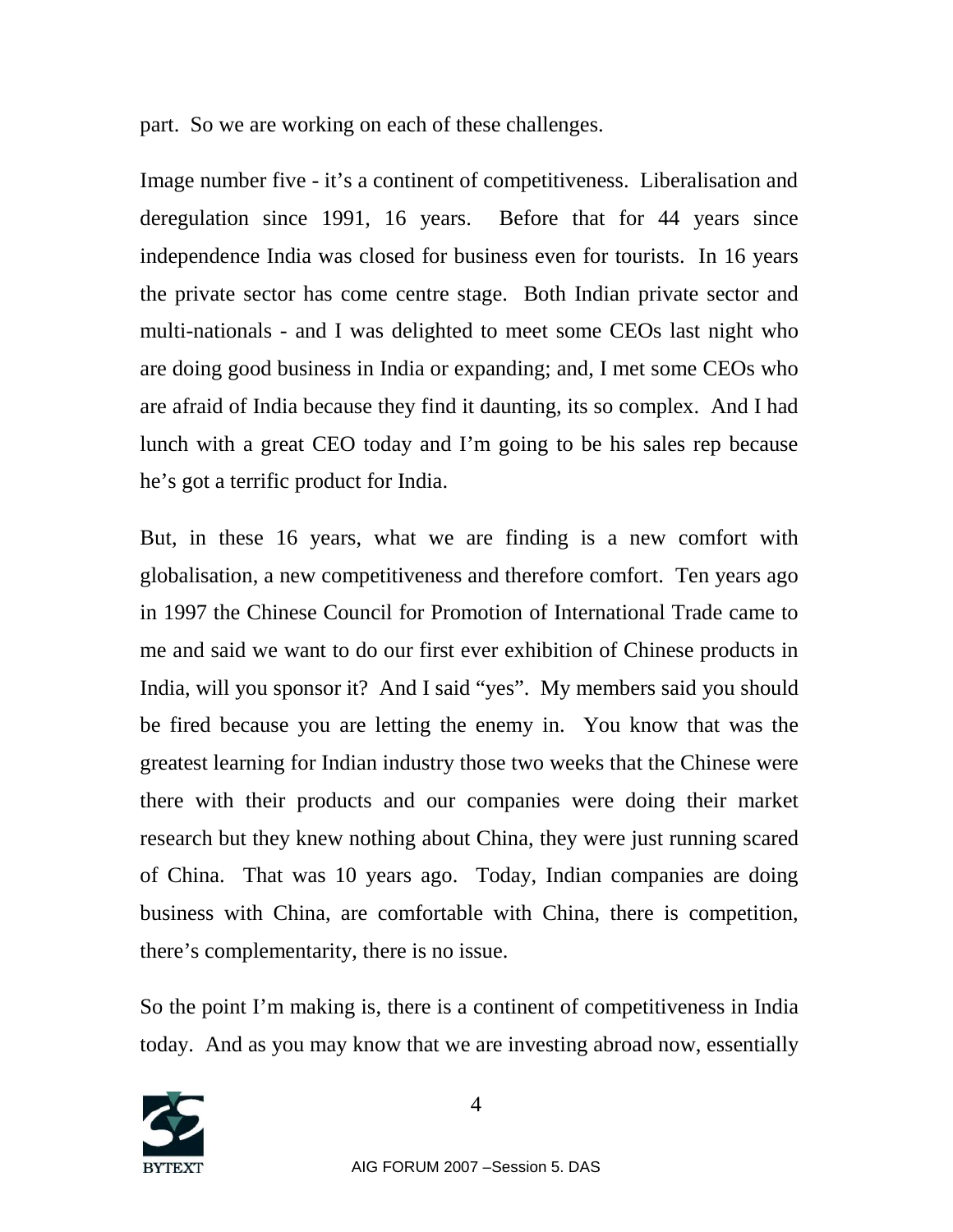in the US and Europe but also in China in manufacturing and IT.

Reverse outsourcing is also happening. Recently, one of our telecom companies placed an order for a billion dollars on IBM. Companies like Ericsson are walking away with huge contracts and some of your Australian companies are doing business with them.

Picture number six. Because of that growth, we are now a continent of confidence. We did not have that confidence. The first time we saw that confidence was in the mid 1980's when we saw our IT companies "making it". Before that, we thought we would never make it. We were always the 3 per cent growth guys, not 6 per cent. No 9 per cent. Just 3 per cent. So, today, there is a feeling that we can make it, we can do it. And that is a big change from the past and this is the new mindset.

The last picture. Picture number 7. We can't do everything that we need to do - and we need to it fast- without international partnerships. No country, even a continent like India, is self sufficient. So we need products, we need services, we need technology. We are no longer afraid. We were afraid at one time. 200 years of colonial rule. You had no idea how to run the country. 350m people and not a clue. You bungled along for a while and lost self esteem. It happens to individuals. It happens to a country but 16 years down the road from 1991 there is a different sense, we are not afraid of the world, we want to engage the world. And Australian companies: partner with India, in India and globally.

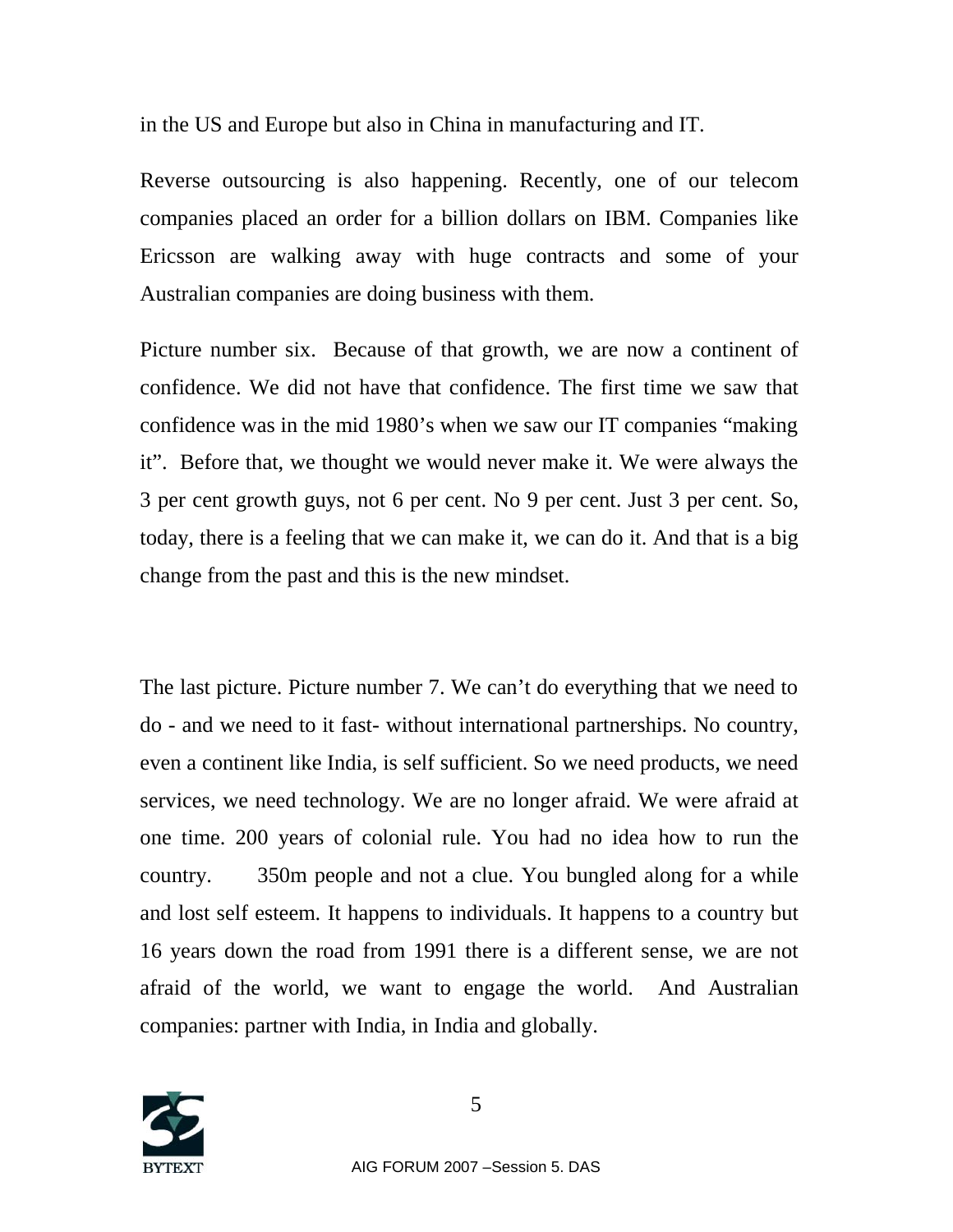Sell to India. If you are uncomfortable now investing in India, sell to India, we are buying, we are buying from across the world. We are buying more and more and more because we need it for our 9%, 10% growth, so, sell to India. And when you are comfortable, invest in India. Heather and her team, our team in CII, we're happy to help you.

Heather has been to India recently and I'm so happy to come back soon after she visited. We will work together at the institutional level to provide that support to Australian companies to do business with India. Let's together take the profile of Australia and India to a new level.

I want to give you an example of our trade with China. Seven years ago turn of the century, bilateral trade US \$1 billion, chicken feed. Last year \$25 billion. Its just going up like a rocket and its balanced. We are exporting, investing, they are exporting, investing so that's the change between China and India.

Let's take the USA. For those of you who have visited India there's an Indian bread called Chappati, its flat. The US Ambassador used to say that our trade is as flat as a Chappati. In the last 3 years US exports to India have increased 30% year on year and increasing more and more and more, that's the outlook.

So let's set aside the past, I think we can build a new future together.

The third example I will give is the Free Trade Agreements. We want WTO to succeed but we can't wait so we're going for bilateral FTAs, we've got Singapore, we're negotiating Korea and Japan and EU. We're